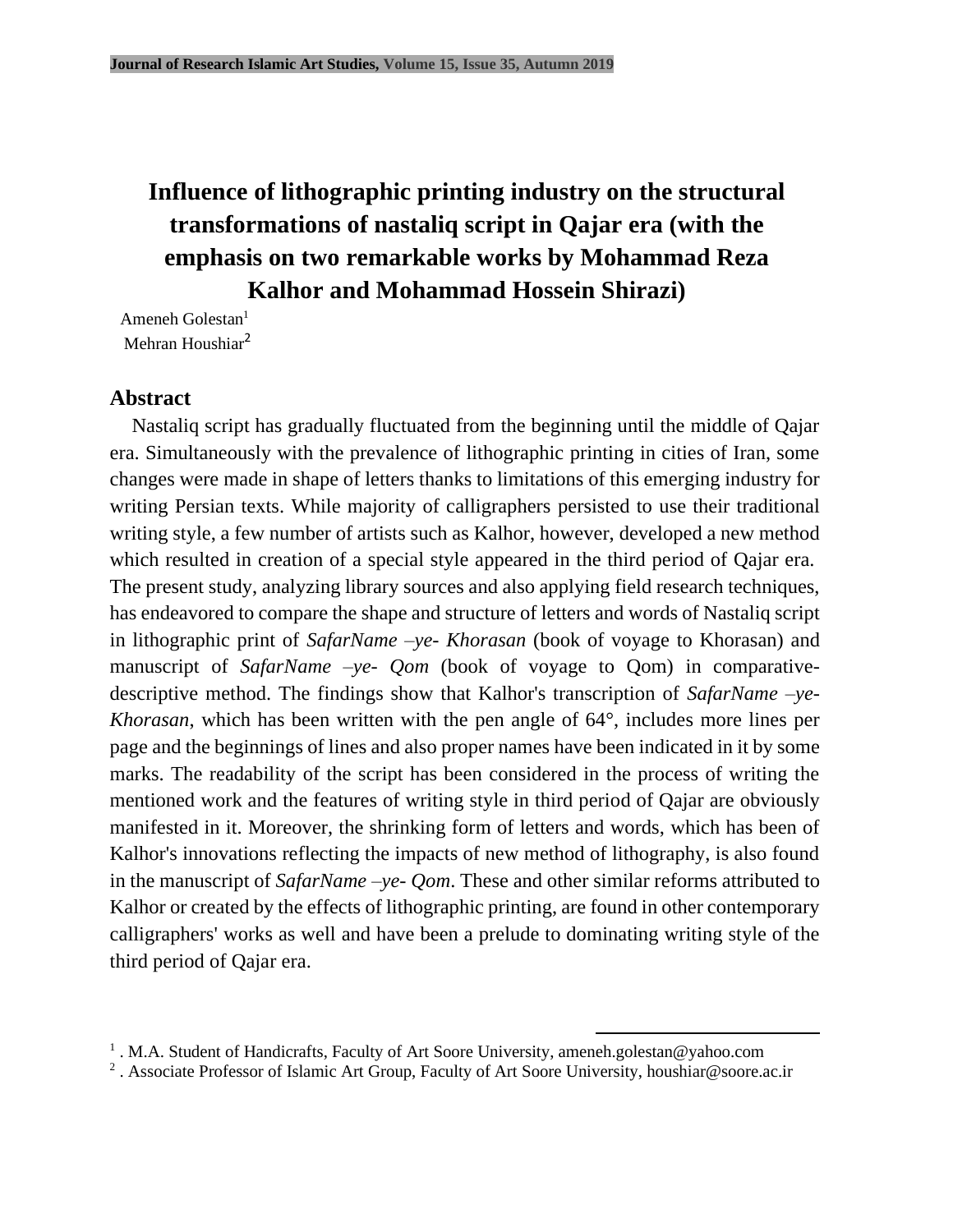## **Aims:**

- 1. Comparatively studying the structure and form of letters and words of Nastaliq script in works by Mohammad Reza Kalhor and Mohammad Hossein Shirazi.
- 2. Impacts of printing industry on calligraphy method in Qajar era.

# **Questions:**

What are the structural differences between lithography edition of "Khorasan Travelogue" and the manuscript of "Qom travelogue" in case of writing?

1. How lithography has influenced Nastaliq script and its writing style?

## **Keywords:**

Qajar era, Nastaliq script, lithographic printing, Mohammad Reza Kalhor, Mohammad Hossein Shirazi.

## **Introduction**

Since its inception, the Nastaliq script partakes a significant role in Iran with many various schools and ideologies; in which since its popularity till the contemporary age, most written manuscripts and printed books in Persian were prepared using the Nastaliq script. The stylistic and technical developments of the Nastaliq script from its emergence during the midst Qajar era continued with many ups and downs; however, during the mid-nineteenth century contemporary with the emergence and prevalence of lithography in many cities of Iran and the capabilities and limitations of this emerging industry for writing Persian texts, changes in regard to the form of letters of this script occurred.

Investigating the transformations of the Nastaliq script in terms of form and structure after the introduction and prevalence of lithography and its influence on the script is the main topic of this research which is carried out by comparing the form and structure of letters and words in Mohammad Reza Shirazi's selections with Mohammad Reza Kalhar's works. In order to achieve the purpose of the research, it is necessary to answer these questions: firstly, what are the differentiations between the compositions of the lithographed version of "Khorasan Travelogue" and the resin ink manuscript of "Qom

**Title of article**: Influence of lithographic printing industry on the structural transformations of nastaliq script in Qajar era (with the emphasis on two remarkable works by Mohammad Reza Kalhor and Mohammad Hossein Shirazi)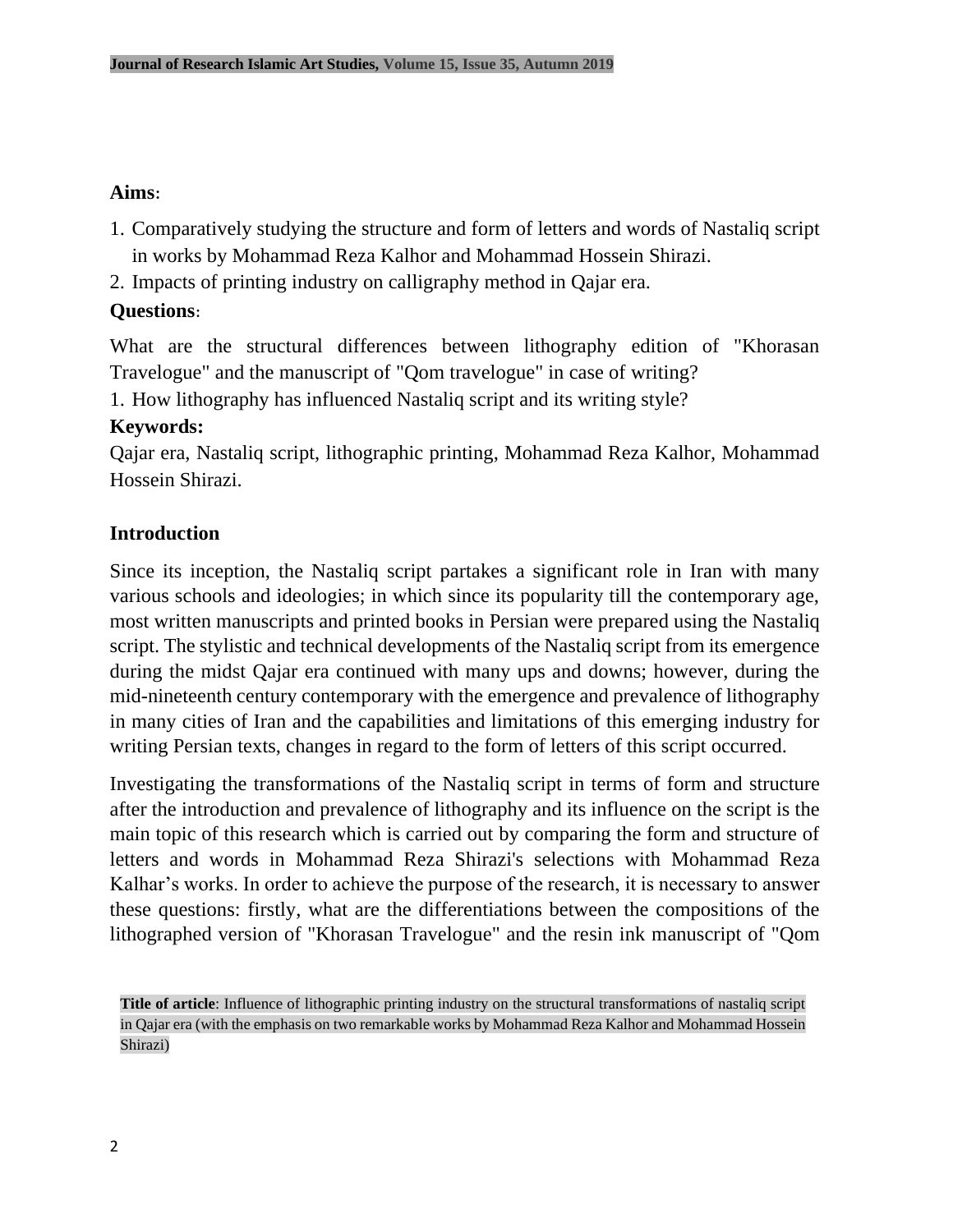Travelogue". And secondly, how has lithography affected the style of writing and the rules of the Nastaliq script?

According to the searches in the theoretical literature, no consistent research examining the impact of the lithography printing industry on the style of Nastaliq script was found; most studies on lithographic printing approaches focused on book illustrations in the printing industry. For this intention, among all the conducted researches, articles and dissertations that bestow a similar outlook to the subject of this article are selected and discussed.

From the articles written in this field can be the article "Formal and Structural Study of Nastaliq Inscriptions in the Qajar Mosques of Isfahan and Comparison with Similar Safavid Samples" by Ahmad Salehi Kakhaki and Farhad Khosravi Bijayem (2016), Thematic Review of Selected Lithography printed Books Available at Tabriz Central Library "By Mahnaz Shayestefar & Maryam Azadfeker Azad (1390)" Review of Qajar period lithography printed books "by Abdol Majid Hosseini Rad and Zahra Khan Salar (2005), Thesis of Mansour Chehraazi Abolhassani (1998) A Study of the Historical-Artistic Trend of the Resurrection Line in Iran from the Timurid Age to the Nasserian Age " Rezvan Lotfi Khazaei's (2013) senior essay referring to the "Position of the Nastaliq line in the Qajar era".

To obtain the desired result, 9 pages of 44 pages of lithographic print edition of "Khorasan travelogue" written by Mohammad Reza Kalhor in the Majlis library and 9 pages of 23 pages of manuscript "Qom travelogue" written by Mohammad Hossein Shirazi in Astan Quds Razavi Library are studied; moreover, pages are randomly chosen from the beginning, middle and end pages of the two copies; considering it as the sample population of this fundamental research. A comparative and analytic methodology is carried out in this research and data is gathered via library research, written historic resources and close observation of the remaining artworks.

#### **Conclusion**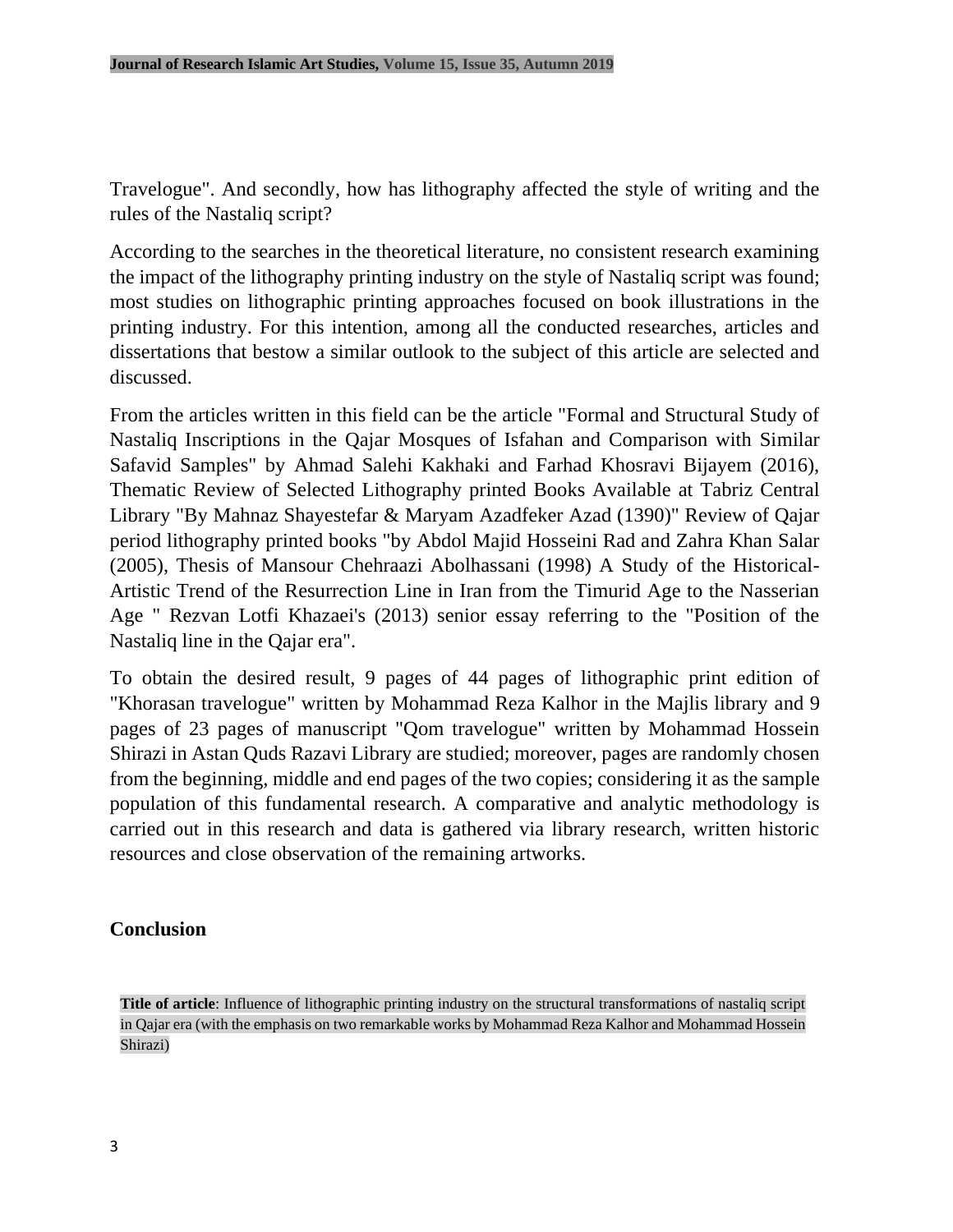Cultural changes of late Qajar era and the introduction of printing industry in Iran created the necessity of adaptation of new printing technology to cultural and artistic elements in the society. Simultaneously with the entrance of the new technology, many calligraphers continued and upgraded their previous customs in calligraphy with the new equipment within a traditional structure and a limited number of them, including Mohammad Reza Kalhor synchronized with new technology. Despite following Miremad's style due to limitations in printing, such as inappropriate and dense ink, as well as barriers that failed to deliver precise strengths and weaknesses in the formation of the Nastliq pen, Kalhor made changes to the style of his pen. From static and intermediate to intermediate inclined towards static and by creating an incision on the pen and putting a hair within caused the thickening of letters and words and increasing their breadth and succession, stronger execution of the crisscrosses and messages; and also adding speed to calligraphy inscribing and creating a barrier between parts of letters. However, the collapse of letters and words in Kalhor's prints was not due to his association with the printing industry, and this is also seen in the works of Mohammad Hossein Shirazi and others, which caused glitches with printing in more lines (often more than 15 lines) while handwritten manuscripts are often written in 12 lines. Given the objective of the industry in making the books more accessible, quick and easy to read, there is more use of punctuation to indicate the opening and start of sentences and on specific names, as well as greater attention to the whole page and format; furthermore, there is the less use of the full stop and the doting of a word and the use of not connecting the letters "d" and "r" to the letter "e".

Kalhor and Mohammad Hossein Shirazi, as contemporaries of the Qajar era, initially wrote on a set of principles and rules in regard to the Nastaaliq pen, nevertheless, with the entry of the printing industry into Iran, they elected two diverse features in literature and transcription. Consequently, the characteristics of the Nastaliq's script before the emergence of lithography was investigated by Mohammad Hossein Shirazi's as a traditional calligrapher via the use of ink printing; and after the lithographic printing commercialized, it was further deliberated upon in Mohammad Reza Kalhor's book. This calligrapher made changes to his pen because of his association with the new industry, creating a third period style or a Kalhor style. Among the calligraphic compositions of the calligraphy can be angled in 64 degrees, angular, smaller and more staggered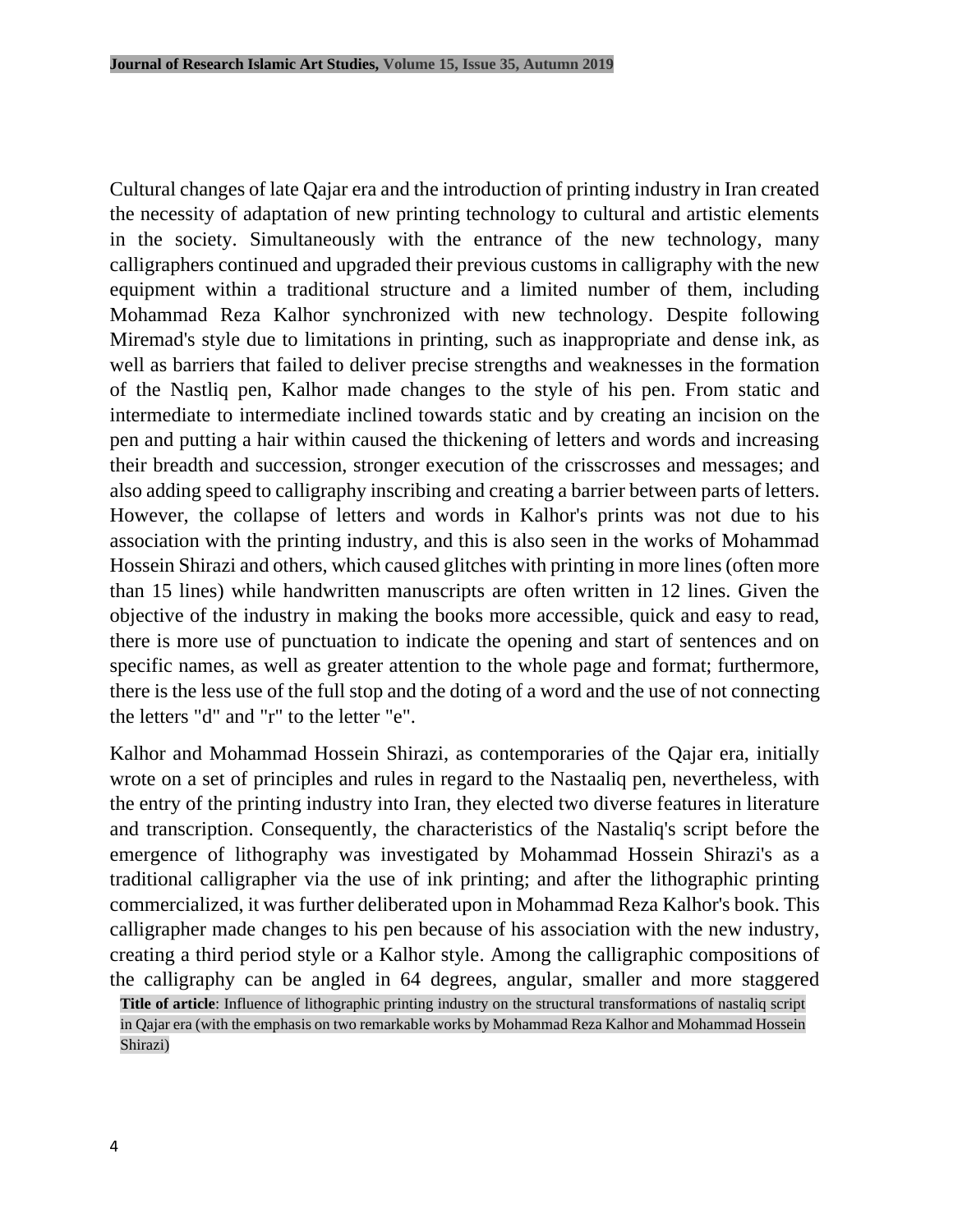performances such as "D and R", execution of draws with slope, height and less elongation (nine points and less), running an alphabet with the same thickness as the letter "K", the circular letters become larger, more closed, resembling the real circle and higher than the end of the circle, with thick and short bumps, mounting letters and words. To create thicker skeleton in the row, less circularity and higher circularity than the seat line were noted.

Mohammad Hossein Shirazi as a calligrapher of the first period style, which is essentially a return to the style of Miremad and the balance of the two later styles in the Qajar era, carried out traditional calligraphy and did not enter the field of modern printing. Among the differences in the combinations applied by the artist the following can be mentioned: 60 ° stylus angle, non-angular singularity, larger and with greater distance, sloping, height and elongation (with 11-point elongation), elongation and rebellion in "K" letters of varying thickness (more thicker in parts of the letter), circuit-wide, sloping, oblique elliptical, planar, and dot-shaped, equal to the end of the circle, serrated, clear and counted, thin with less thickness and thinner and finer intersections.

Finally, more research is required to study the works of Mohammad Hossein Shirazi. Investigating the works of other calligraphers in conjunction with Mohammad Reza Kalhor and observing the structural features attributed to the Qajar period can provide a basis for future research.

#### **References**

- Adams, Laurie (2008). *The Methodologies of Art*. Translated by Ali Masoumi, Tehran: Nazar.

- Aghdashloo, Aydin and Hasheminejad, Alireza (2006). *Terrestrial and Heavenly: An overview of Iranian Calligraphy from the beginning until today*, Tehran: Farzan Rouz.

- Deuchous, Leson (1945). *Marefat Al-Badayeh fi al-Fonoun va al-Sanayeh (Knowledge of Creativity in Arts and Industries)*. Translated by Isa Tabib, Tehran: The Royal Publications.

- Fazayeli, Habibollah (1971). *Script Atlas*, Isfahan: Isfahan's National Works Association.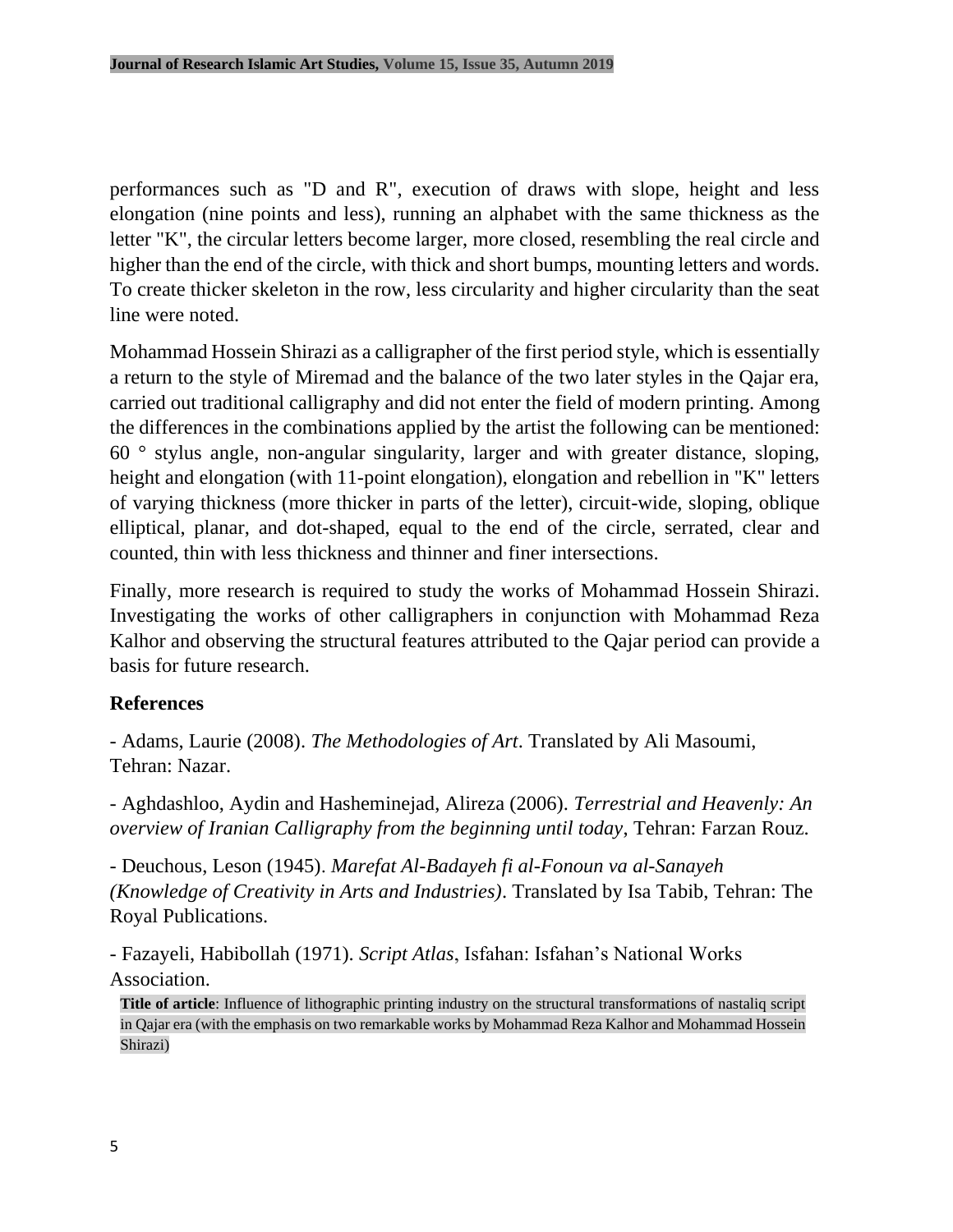- Fazayeli, Habibollah (1984). *Script Teaching*, Tehran: Soroush (IRIB Press).

- Ghelichkhani, Hamidreza (2013). *An Introduction to Persian Calligraphy*, Tehran: Farhang-e Moaser (Contemporary Culture).

- Ghelichkhani, Hamidreza (2015). *Mohammadhossein Shirazi*, Tehran: Peikareh.

- Hashemian, Hadi (2007). *A List of Lithographed and Copper-Printed Books in Tarbiat Library of Tabriz,* Tabriz: Sotoudeh.

- Hasheminejad, Alireza (2014). *Qajari Calligraphy Stylistics,* Tehran: Farhangetan-e Honar (Art Academy).

- Marzolph, Ulrich (2011). *Narrative Illustration in Persian Lithographed Books*. Translated by Shahrouz Mohajer, Tehran: Nazar.

- Mayel Heravi, Najib (1372). *Book Design in the Islamic Civilization*, Mashhad: Astan Ghods Razavi.

- Mostoufi, Abdollah (1998). *The Story of My Life*, Tehran: Zavar.

- Newman, Thelma (1989). *Innovative Printmaking*. Translated by Heshmatollah Sabbaghi, Tehran: Kargah-e Honar (Art Workshop).

- Pakbaz, Roubin (2000). *Art Encyclopedia*, Tehran: Farhang-e Moaser (Contemporary Culture).

- Rafighi, Majnoun (1993). *Script Literacy in Book Design in the Islamic Civilization*, Mashhad: Astan Ghods Razavi.

-Rahjiri, Ali (1985). *Biography of Contemporary Calligraphers*, *Vol. 1*, Tehran: Amir Kabir.

- Smith, Edward Louis (2002). *Dictionary of Art Terms*. Translated by Farhad Goshayesh, Tehran: Efaf.

- Vernoit, Stephan (2004). *Occidentalism (in the Qajari, Ottoman, and Indian Art)*. Translated by Payam Behtash, Tehran: Karang.